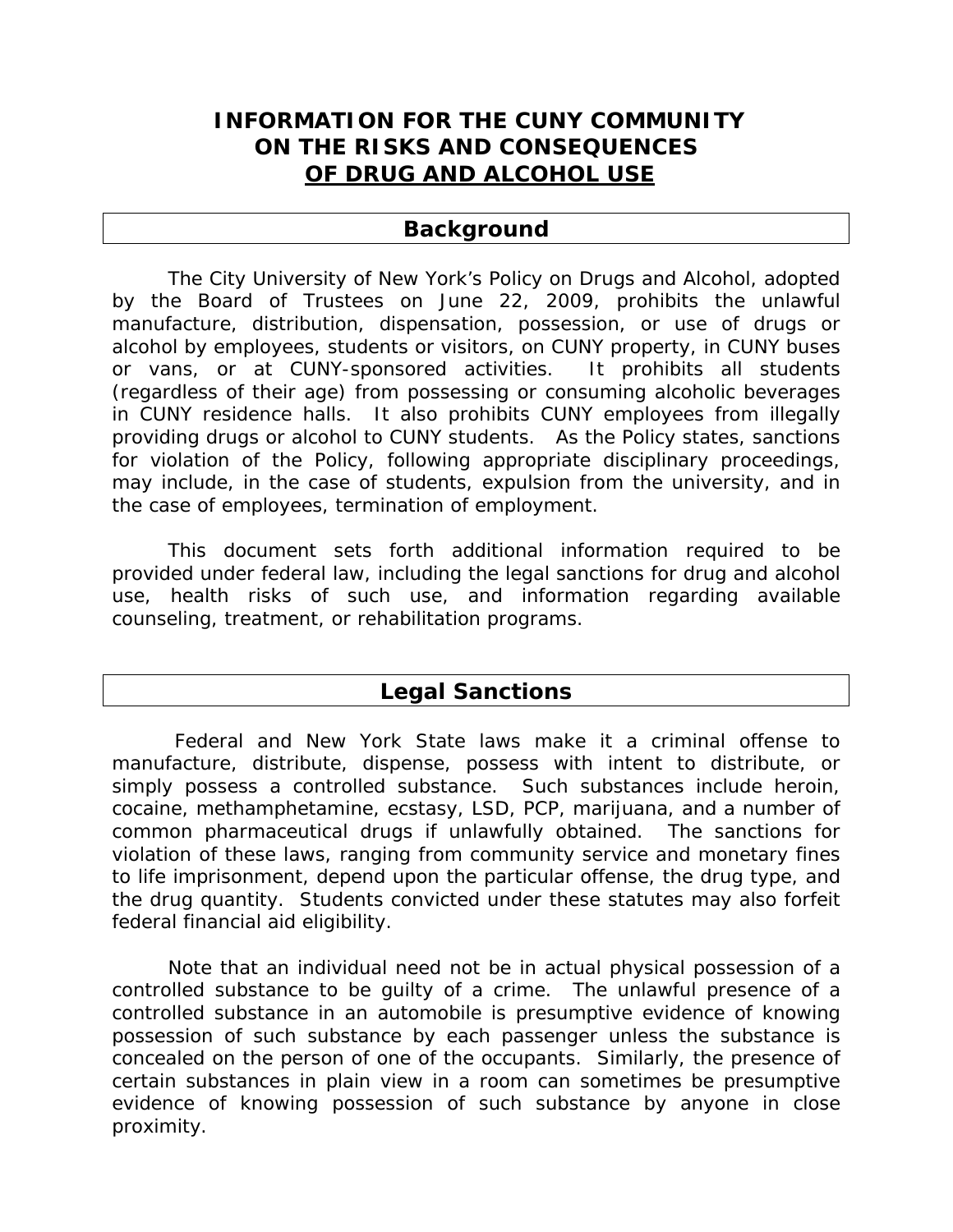## *Further, pursuant to New York State law:*

- Any person under age 21 who is found to be in possession of alcohol with the intent to consume it may be punished by a fine and/or required to complete an alcohol awareness program and/or to provide up to 30 hours of community service. Alcoholic Beverage Control Law, § 65-c.
- Giving or selling an alcoholic beverage to a person less than age 21 is a class A misdemeanor punishable by a sentence of imprisonment up to one year. Penal Law § 260.20
- Any person who operates a motor vehicle while intoxicated or while his ability to operate such vehicle is impaired by the consumption of alcohol or drugs, is subject to suspension or revocation of driving privileges in the State, monetary fines up to \$1,000, and imprisonment for up to one year. Vehicle and Traffic Law § 1192
- A person under 21 who presents false written evidence of age for the purpose of purchasing or attempting to purchase any alcoholic beverage may be punished by a fine, community service and/or completion of an alcohol awareness program. Alcoholic Beverage Control Law § 65-b(1). Possessing such false evidence may also be criminal possession of a forged instrument, which is a felony in New York, punishable by a fine of up to \$5000, imprisonment up to 7 years, or both. Penal Law § 170.25.
- Appearing in public under the influence of narcotics or a drug other than alcohol to the degree that a person may endanger him or herself or other persons or property, or annoy persons in his vicinity, is a violation, punishable by a fine and imprisonment up to 15 days. Penal Law § 240.40

# **Health Risks**

The following is a brief summary of some of the health risks and symptoms associated with use of many of the most-publicized drugs, including alcohol and tobacco. This information was obtained from the National Institute on Drug Abuse (part of the National Institutes of Health of the U.S. Department of Health and Human Services), and the Mayo Clinic. Please note that individuals experience such substances in different ways based on a variety of physical and psychological factors and circumstances.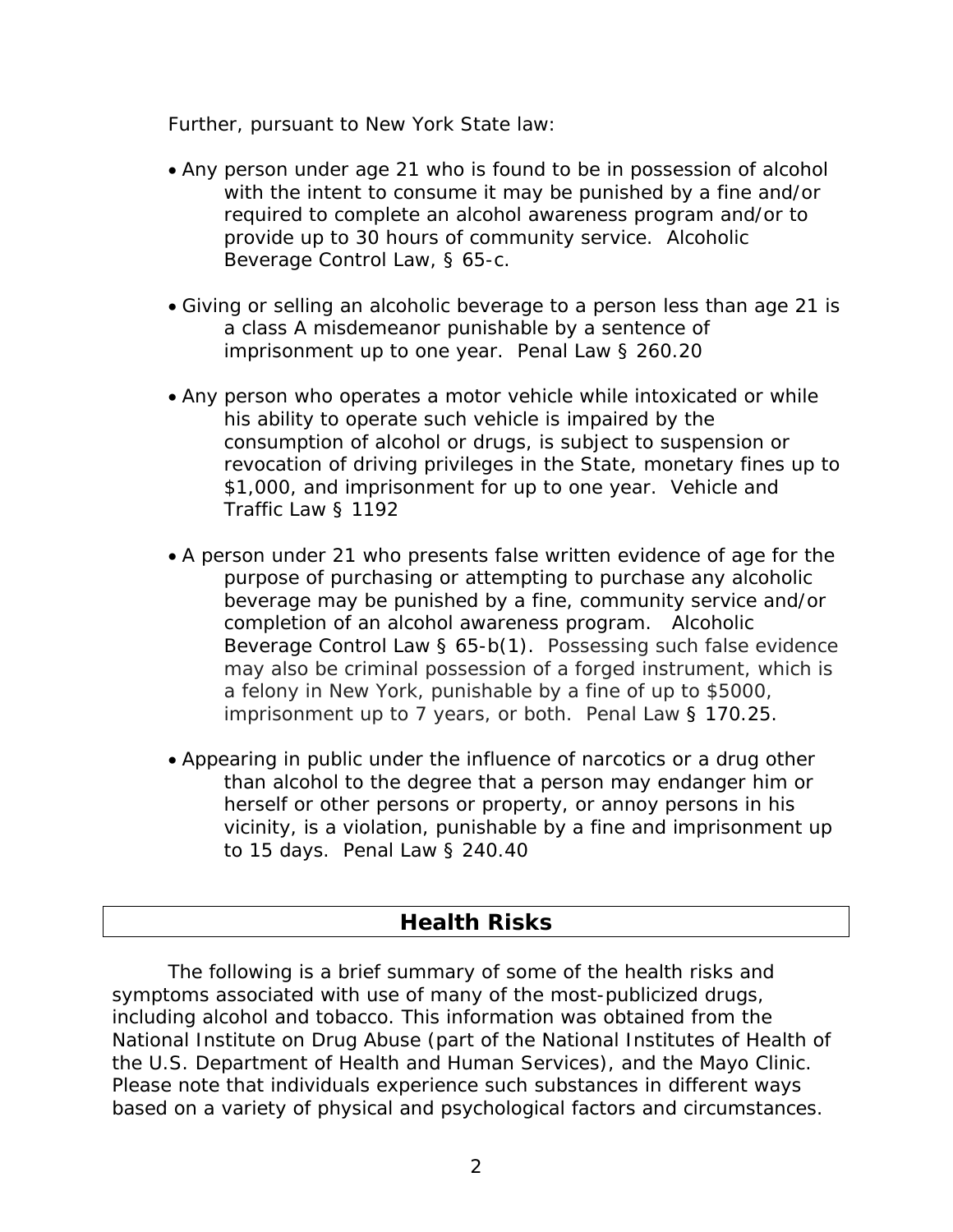### LSD (Acid)

LSD is one of the strongest mood-changing drugs, and has unpredictable psychological effects. With large enough doses, users experience delusions and visual hallucinations. Physical effects include increased body temperature, heart rate, and blood pressure; sleeplessness; and loss of appetite.

#### Cocaine

Cocaine is a powerfully addictive drug. Common health effects include heart attacks, respiratory failure, strokes, and seizures. Large amounts can cause bizarre and violent behavior. In rare cases, sudden death can occur on the first use of cocaine or unexpectedly thereafter.

#### MDMA (Ecstasy)

Ecstasy is a drug that has both stimulant and psychedelic properties. Adverse health effects can include nausea, chills, sweating, teeth clenching, muscle cramping, and blurred vision.

#### Heroin

Heroin is an addictive drug. An overdose of heroin can be fatal, and use is associated – particularly for users who inject the drug – with infectious diseases such as HIV/AIDS and hepatitis.

#### Marijuana

Effects of marijuana use include memory and learning problems, distorted perception, and difficulty thinking and solving problems.

#### Methamphetamine

Methamphetamine is an addictive stimulant that is closely related to amphetamine but has long lasting and more toxic effects on the central nervous system. It has a high potential for abuse and addiction. Methamphetamine increases wakefulness and physical activity and decreases appetite. Chronic, long-term use can lead to psychotic behavior, hallucinations, and stroke.

#### PCP/Phencyclidine

PCP causes intensely negative psychological effects in the user. People high on PCP often become violent or suicidal.

#### Prescription Medications

Prescription drugs that are abused or used for nonmedical reasons can alter brain activity and lead to dependence. Commonly abused classes of prescription drugs include opioids (often prescribed to treat pain),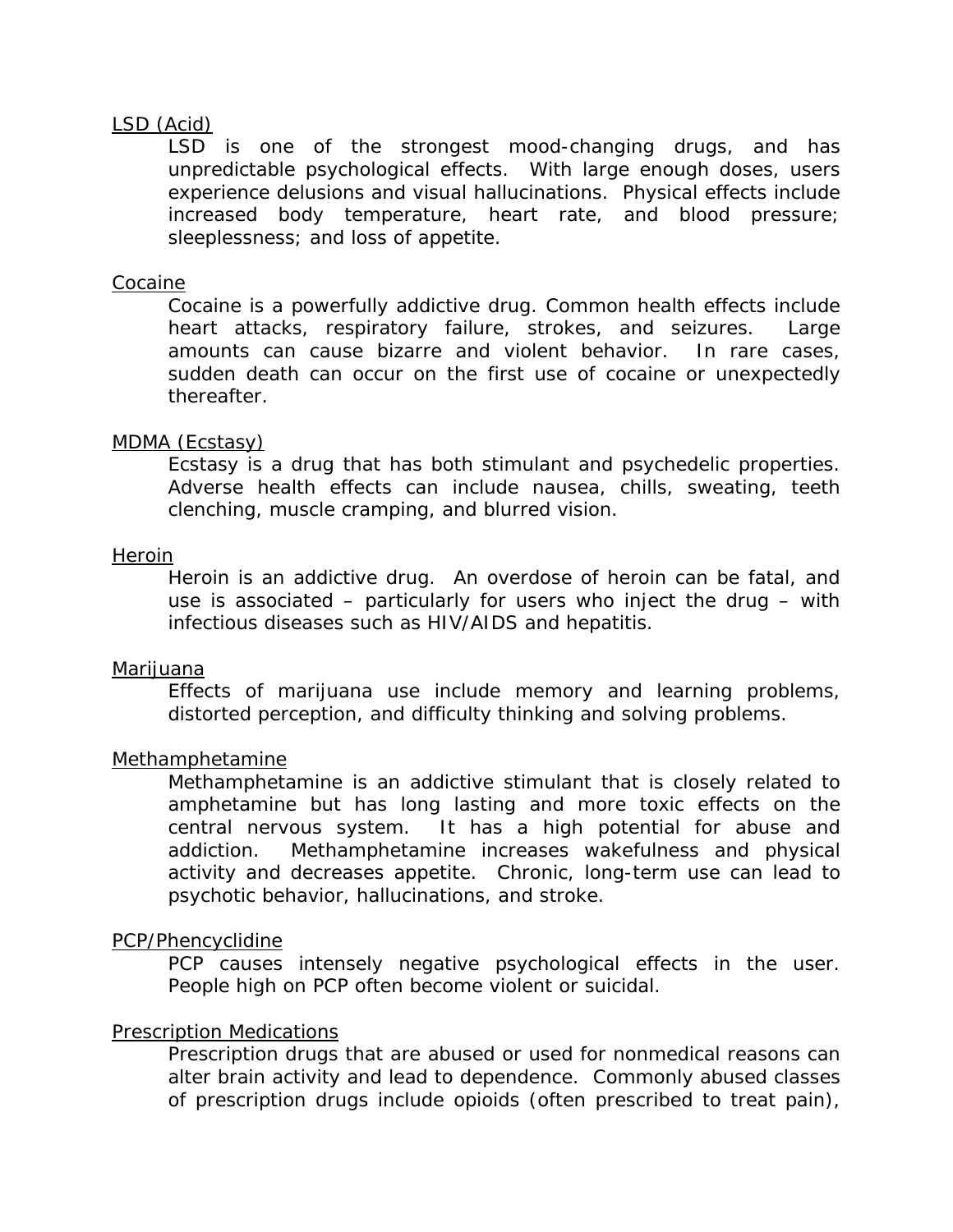central nervous system depressants (often prescribed to treat anxiety and sleep disorders), and stimulants (prescribed to treat narcolepsy, ADHD, and obesity). Long-term use of opioids or central service system depressants can lead to physical dependence and addiction. Taken in high does, stimulants can lead to compulsive use, paranoia, dangerously high body temperatures and irregular heartbeat.

## Tobacco/Nicotine

Tobacco contains nicotine, which is highly addictive. The tar in cigarettes increases a smoker's risk of lung cancer, emphysema, and bronchial disorders. The carbon monoxide in smoke increases the chance of cardiovascular diseases. Secondhand smoke causes lung cancer in adults and greatly increases the risk of respiratory illnesses in children.

## **Steroids**

Adverse effects of steroid use in males may include shrinking of the testicles and breast development. In females, adverse effects may include growth of facial hair, menstrual changes, and deepened voice. Other adverse effects can include severe acne, high blood pressure and jaundice. In some rare cases liver and kidney tumors or even cancer may develop.

## Alcohol

Excessive alcohol consumption can lead to serious health problems, including cancer of the pancreas, mouth, pharynx, larynx, esophagus and liver, as well as breast cancer, pancreatitis, sudden death in people with cardiovascular disease, heart muscle damage leading to heart failure, stroke, high blood pressure, cirrhosis of the liver, miscarriage, fetal alcohol syndrome in an unborn child, injuries due to impaired motor skills, and suicide.

# **Substance Abuse**

You or someone you know may have a problem with drugs and alcohol if you/they are:

- Using drugs and/or alcohol on a regular basis.
- Losing control of the amount of drugs and/or alcohol used after being high or drunk.
- Constantly talking about using drugs and/or alcohol.
- Believing that drugs and/or alcohol are necessary in order to have fun.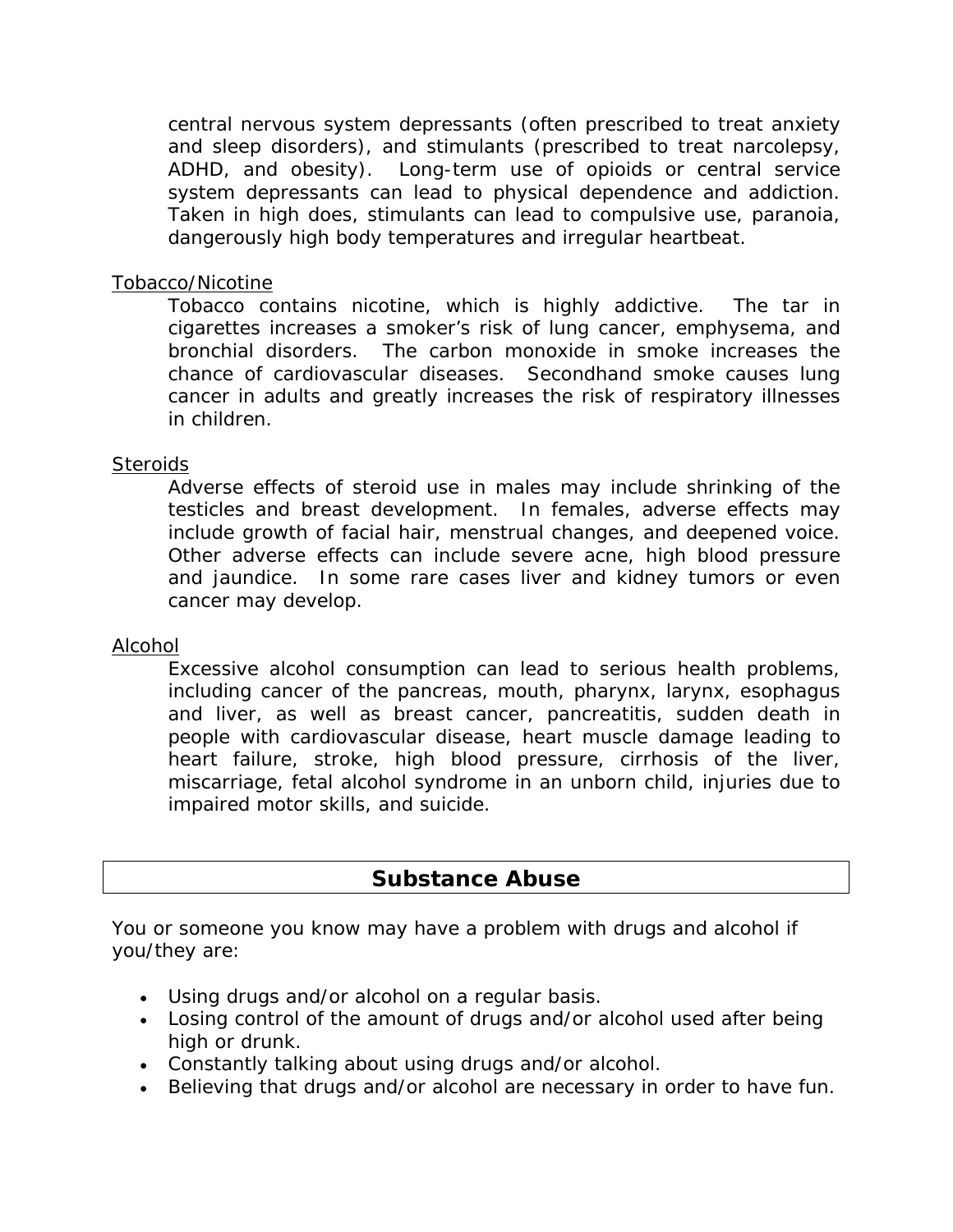- Using more drugs and/or alcohol to get the same effects as in the past.
- Avoiding people in order to get high or drunk.
- Pressuring others to use drugs and/or alcohol.
- Foregoing activities that were once priorities (i.e. work, sports, spending time with family and sober friends).
- Getting into trouble at school, at work, or with the law.
- Taking risks, including sexual promiscuity and driving while intoxicated.
- Lying about things, including the amount of drugs and/or alcohol used.
- Feeling hopeless, depressed, or even suicidal.

If you suspect that you or someone you know has a problem with drugs and/or alcohol, please utilize the resources listed below.

# **Resources**

# **RESOURCES ON CAMPUS**

For assistance and referrals, **students** should (1) consult the relevant college website; or (2) contact their Student Affairs Office and/or Counseling Center.

For assistance and referrals, **employees** should consult with their Human Resources office. Assistance is also available through union employee assistance programs or through the CUNY Work/Life Program.

CUNY Work/Life Program (800) 833-8707 http://www.cuny.edu/worklife/

## **RESOURCES OFF CAMPUS**

12 Step Recovery Programs

Narcotics Anonymous (212) 929-6262 http://www.newyorkna.org/

Cocaine Anonymous (212) 262-2463 http://www.ca-ny.org/

Marijuana Anonymous (212) 459-4423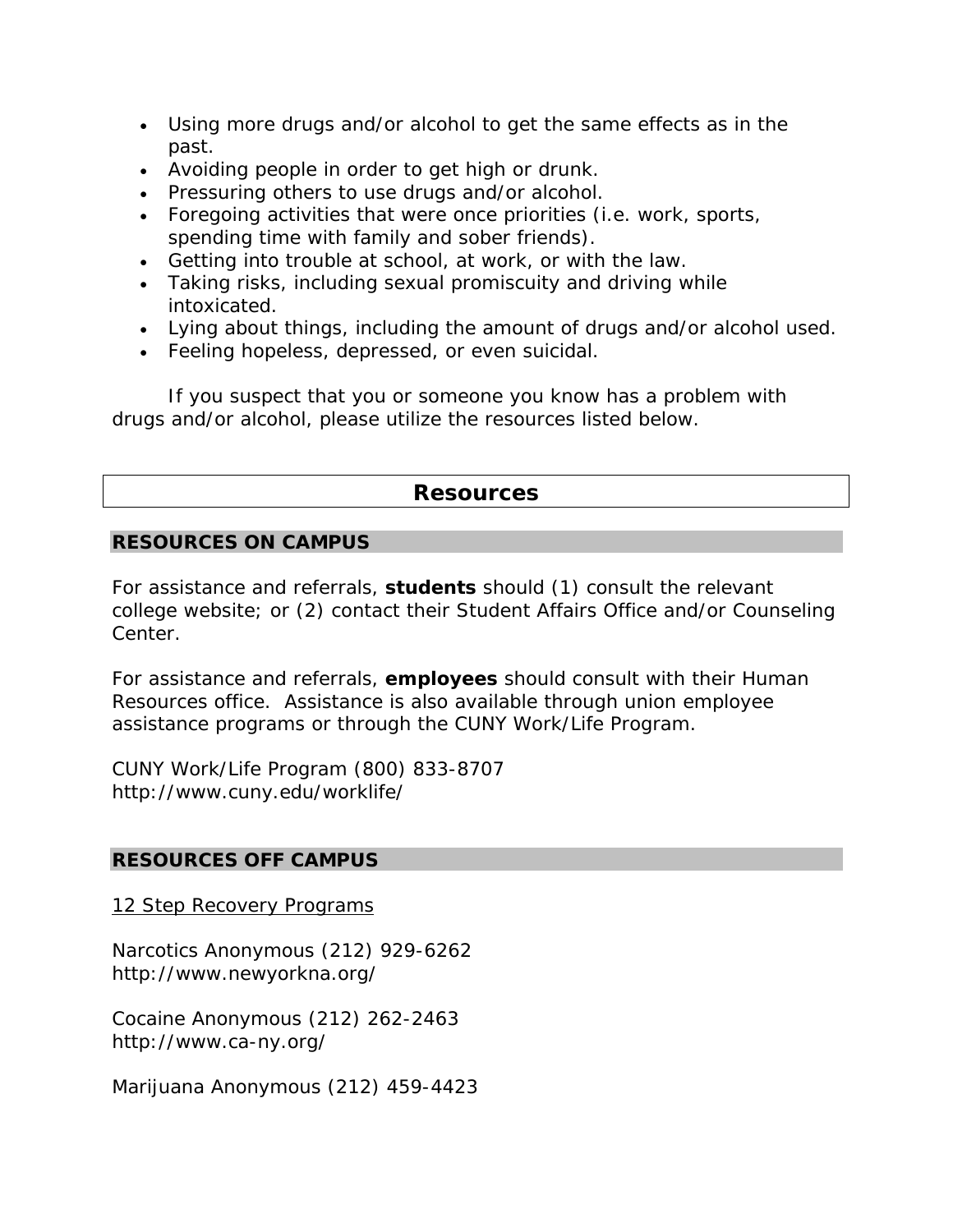http://www.ma-newyork.org/

Alcoholics Anonymous (212) 647-1680 http://www.nyintergroup.org/

Nicotine Anonymous (631) 665-0527 http://www.nicotine-anonymous.org/

Al-Anon/Alateen (888) 425-2666 http://www.al-anonny.org/

## **Detoxification and Outpatient/Inpatient Rehabilitation Facilities**

## **New York County Kings County**

St. Luke's-Roosevelt Hospital Center Interfaith Medical Center 1000 Tenth Ave. **1545 Atlantic Ave.** New York, NY 10019 Brooklyn, NY 11213 (212) 523-6491 (718) 613-4330

Flushing Hospital Medical Center St. Barnabas Hospital 4500 Parsons Blvd. 4535 East 183<sup>rd</sup> St. Flushing, NY 11355 Bronx, NY 10457 (718) 670-5078 (718) 960-6636

Samaritan Village, Inc. The Montefiore Medical Center

Bellevue Hospital Center **Kings County Hospital Center** 462 First Ave. 606 Winthrop St. New York, NY 10016 Brooklyn, NY 11203 (212) 562-4141 (718) 245-2630

Greenwich House, Inc. The Studie Back to Life Center, Inc. 50B Cooper Square 175 Remsen St., 10<sup>th</sup> Floor New York, NY 10003 Brooklyn, NY 11201 (212) 677-3400 (718) 852-5552

# **Queens County County Results** Bronx County

144-10 Jamaica Ave. 2010 12550 Jerome Ave., 1<sup>st</sup> Floor Jamaica, NY 11435 Bronx, NY 10467 (718) 206-1990 (718) 920-4067